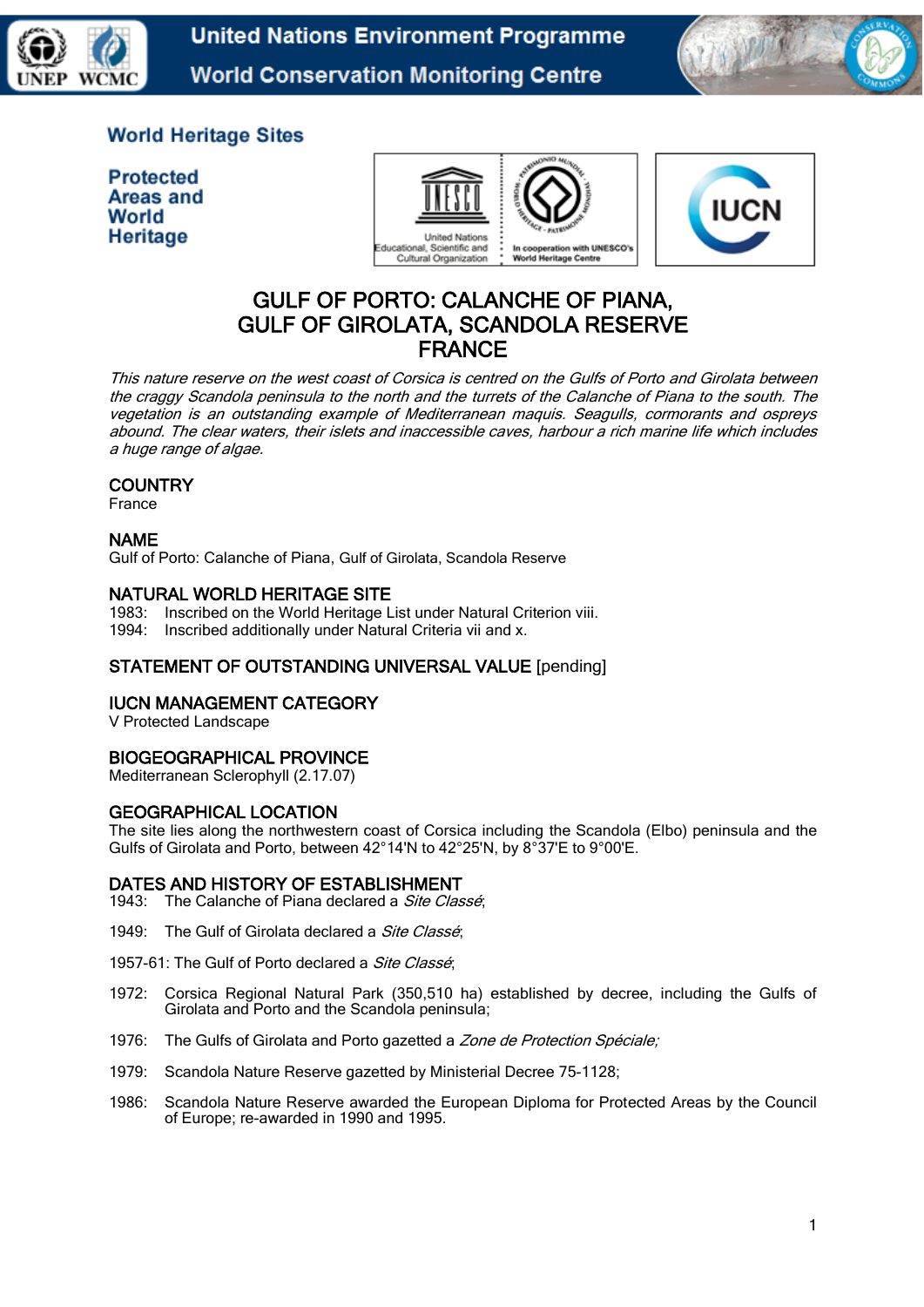# LAND TENURE

Ownership is mainly communal, although some sections of Scandola Reserve are in state and private ownership. Located in the communes of Osani (Scandola), Ota, Partinello, Piana, Serriera and Galleria. Administered by the Parcs Naturels under the Ministry of the Environment (MoE)

**AREA**<br>World Heritage Site 11,800 ha: 7,600 ha (terrestrial); 4,200 ha (marine). Scandola Nature Reserve 1,919 ha: 919 ha (terrestrial); 1,000 ha (marine). The Reserve is adjoined on the north by the Vallée du Fango UNESCO MAB Biosphere Reserve.

# **ALTITUDE**

-100m to 619m (Monte Senino).

# PHYSICAL FEATURES

Three great ridges, the Elbo peninsula, Capo Senino and Capo Rosso divide the area into three distinct areas: the coast between Punta Stollo and Punta Muchillina, including the peninsula of Scandola; the Gulf of Girolata from Punta Scandola to Capo d'Osani on Cape Senino; and the Gulf of Porto from Capo Senino to Punta Bianca plus its southern coast to Capo Rosso including the *calanche* below Piano. These are all contained within the Corsica Regional National Park, which covers much of the central massif of the island and comes to the sea only here and two shorter coastlines. It is part of the huge geological complex of the Corsican mountains that underwent two cycles of volcanic activity in the Permian period which bequeathed to the site andesitic lavas from the Lower Permian, ignimbrites and rhyolite from the Upper Permian and pillars of basalt, though some ancient metamorphic rocks also remain. In the Teriary the area was subject to folding and cycles of rejuvenation and erosion. The Calanche coast of drowned ravines is of eroded granite. The livid, sheer and jagged cliffs of the coast contain many grottos and are flanked by numerous stacks, islets and coves such as the Anse de Tuara, almost inaccessible except from the sea. There are also some alluvial wetlands. The coastline is famous for its orange-red cliffs and craggy headlands up to 900 metres high, sheltered sand beaches, and the coves and serrated red ochre pinnacles of the *calanche* of the Piano coast, all much eroded by storms (MoE, n.d.).

#### CLIMATE

The climate is typically Mediterranean with hot dry summers, mild rainy winters and an average annual temperature of between 14°-17°C. The prevailing winds are the *libecciu* or *mezzogiorno* with the ponente from the south and southwest, and the *maestrale* (mistral) a northwesterly from the Rhône valley which can be sudden and violent, is dry in summer and moist in winter (MoE, n.d.).

#### **VEGETATION**

The natural vegetation is Mediterranean dry forest. The coastal plains are part of the Tyrrhenian-Adriatic sclerophyllous and mixed forest [ecoregion,](http://en.wikipedia.org/wiki/Terrestrial_ecoregion) of forests and woodlands of [evergreen](http://en.wikipedia.org/wiki/Evergreen) [oaks,](http://en.wikipedia.org/wiki/Oak) chiefly holm and cork oaks *Quercus ilex* and *Q. suber*, with maritime, Corsican, stone and Aleppo pines Pinus pinaster, P. nigra laricio, Pinus pinea and P. halepensis. Typical Mediterranean Olea-Lentiscus maquis vegetation grows on the more gentle slopes. This is succeeded by arborescent seaspurge Euphorbia dendroides at about 200m. Holm oaks edge this, but many oak woods have been cleared. The coastal area around Scandola has open cliff-top grass swards and tall maquis degraded by past fires or ancient pasturage. It is dominated by myrtle Myrtus communis, strawberry tree Arbutus unedo, Phillyrea media, P. angustifolia; and submediterranean maquis with tree heath Erica arborea and rockrose Cistus species such as *Cistus salvifolius, C. albidus, C. creticus* and *C. monspeliensis*. The rare endemic Armeria soleirolii grows on the coastal cliffs with tree spurge Euphorbia dendroides and Phoenician juniper Juniperus phoenicea.

The littoral zone is dominated by samphire Crithmum maritimum and sea lavender Statice articulate. All the 450 species of marine algae known in this part of the Mediterranean are found, including *Halimeda* tuna and several species such as red algae unrecorded anywhere else in France. Because of the highly transparent waters, meadows of the sublittoral neptune grass *Posidonia oceanica* as deep as 35m, the calcareous alga *Lithophyllum tortuosum* where the substrate is rocky, and spectacular coralligenous concretions, can be found over quite large areas (MoE, n.d.).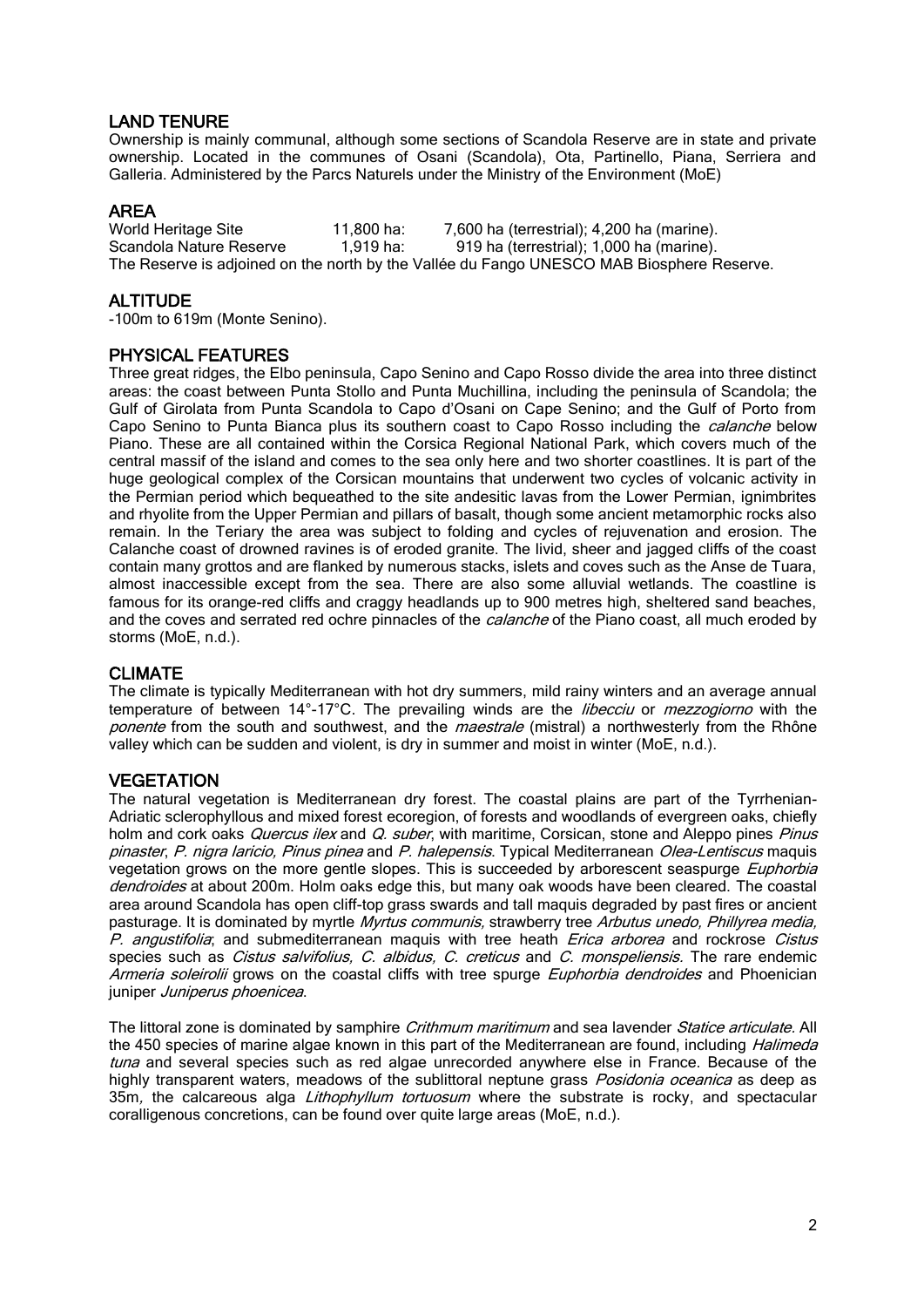# **FAUNA**

Scandola Nature Reserve contains a rich resident and migrant fauna including the uncommon European free-tailed bat *Tadarida teniotis*. The avifauna includes cliff-breeding colonies of yellowlegged gull Larus cachinnans (1,200-2,000), Audouin's gull L. audouinii (2 pairs), Cory's shearwater Calonectris diomedea, Manx shearwater Puffinus puffinus and several dozen pairs of shag Phalacrocorax aristotelis desmareti (50-270 pairs); peregrine Falco peregrinus (10-15 pairs) (Heath & Evans, 2000) and (in 1997) the only nesting colony in France of osprey *Pandion haliaetus* (3-4 pairs). Golden eagle Aquila chrysaetos and lammergeier Gypaetus barbatus occur in the neighboring forested mountains. There are numerous species of snakes, lizards and geckos. The bottlenose dolphin Tursiops truncatus is seen in the surrounding seas. The Mediterranean monk seal Monachus monachus (CR) once had a colony near Galeria but it has now disappeared.

The marine fauna contains a wide range of littoral and sublittoral invertebrates, including spiny lobster Palinurus elephas, the giant Mediterranean limpet Patella ferrugine, blue limpet Patella caerulea, sponges, ascidians, gorgonians *Eunicella singularis* and *Paramuricea clavata*, and the precious Mediterranean red coral *Corallium rubrum*. The strong currents offshore attract a large number of pelagic fish. These include the dusky and golden groupers *Epinephelus marginatus* (EN) and  $E$ . costae, dentex bream Dentex dentex, saddle bream Oblada melunera, weakfish Corvina nigra, saupe Sarpa salpa, the seabreams Diplodus vulgaris, D. sargus and D. cervinus, mullet Mullus surmuletus and marine goldfish Anthias anthias.

### CONSERVATION VALUE

The Reserve with the massive and little degraded Scandola peninsula which is being rehabilitated, provides an outstanding and scenic example of Mediterranean maquis, key cliff sites for osprey and bearded vultures and a very rich marine fauna. The Park lies within a Conservation Internationaldesignated Conservation Hotspot, a WWF Global 200 Eco-region and a WWF/IUCN Centre of Plant Diversity.

### CULTURAL HERITAGE

Corsica has been settled and disputed over for millennia. There are the sites of prehistoric pastoralists, of a Roman port near Porto, and several low circular coastal forts built in the 16th and 17th centuries during the 250-year long Genoese occupation which are now notable elements of Corsican culture. Four have been restored including the watchtowers at Elbo and Porto. The island has been French since 1798 but preserves a determinedly Corsican character. The area conserves traditional agriculture and grazing which used to include transhumance from the mountain pastures in winter.

#### LOCAL HUMAN POPULATION

There are several small villages or hamlets within the site: Girolata, accessible only by boat or footpath, Osani, Curzo and Partinello on the main west coast road (route 81), and the small town of Porto, outside but surrounded by, the Reserve. Since the turn of the century the area has been depopulated except for the villages along the main road and many of the terraces around the villages have been abandoned (MoE, n.d.).

#### VISITORS AND VISITOR FACILITIES

An estimated 30,000 people visited Scandola each year in the 1980s (SPARAC, 1987). Porto is very popular and its Magazinu de Porto is the main centre for information and for exhibitions for the Corsica Regional Natural Park of which the site is a small part. There are hiking circuits though much of the actual coast cannot be reached on foot and Scandola is closed to tourism. Viewing the coast from the sea is popular, as are diving and underwater fishing but only outside the boundaries of the Reserve. A number of public information programmes are being developed. There are hotels and a tourist bureau in Porto. The nearest airport is 30 km north near Calvi.

#### SCIENTIFIC RESEARCH AND FACILITIES

Scandola has had a Scientific Committee since 1979 and local scientists work closely with colleagues from the Faculties of Science of the Universities of Marseilles and Nice. The research program includes bird studies, evolution in marine life and, since 2003, regular observations under the Life LINDA program to limit negative interactions between dolphins and human activities. The ichthyfauna of Scandola has been examined fully and densities of eleven fish species were found after 13 years of protection to be five times higher in the Reserve than in fished sites (Francour, 1991). There are small laboratories, a guest house and a diving centre for the Scandola Reserve at Galeria village just to the north, and a bird observatory in the Elbo tower. The island's *Institut de la Mer et du Littoral de la Corse*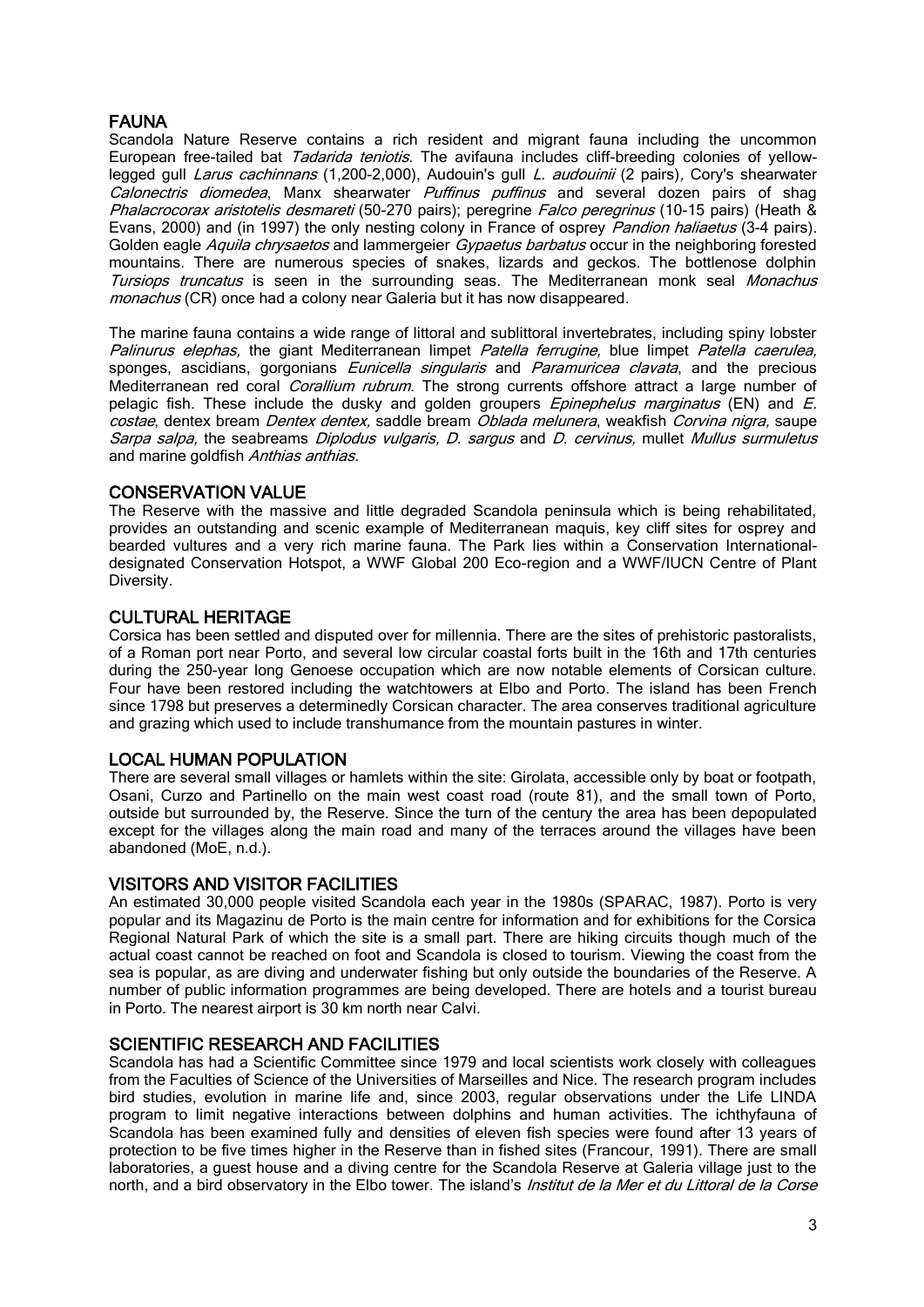at Galeria, just to the north, brings together many marine and government professionals with fishermen and sportsmen to reconcile environmental protection and economic development.

## MANAGEMENT

As far back as [1930](http://en.wikipedia.org/wiki/1930) a law, updated in 1976, was passed prohibiting destruction or modifications in classified protected areas without authorisation from the Minister of the Environment. A National Planning Directive in April 1979 established measures for management of nature and littoral areas and for the five communes around and within Girolata and Porto. Though much of the surrounding area has been altered by man, Scandola Reserve is strictly protected in order to return the area to its natural state. It is in the heart of a maritime section of the Regional Park, off limits to hikers, but covers only a small part of the coast. The marine reserve is well signposted on land and kept under daily supervision in summer by the Regional Park's qualified marine guides. There is a patrol boat permanently on station at Scandola to guard the area. The seas around the Isle de Gargalo and Punta Palazzo appear to get the strongest protection (MoE, n.d.). The area is governed by the Regional Park management plan. Spearfishing, scuba diving, angling, collecting marine life, collecting plants and trees, removal of eggs, photography too close to animals, dumping of waste, laying fires and camping are all strictly prohibited. However, commercial fishing is permitted outside the Reserve. Mooring is limited to 24 hours. Restoration of several cultural landscape features is underway. In the Capo Rosso area, traditional agriculture is encouraged to preserve certain species which disappear when grazing animals are removed. Measures to organise tourism include the design of paths and controlled parking areas behind the beaches. The program begun in 2003 to minimise the conflict between bottlenose dolphins and sea traffic, LINDA (Limitation des Interactions Négatives entre Dauphins et Activités humaines) patrols the coast from south of Calvi to Capo Rosso.

### MANAGEMENT CONSTRAINTS

Before the creation of Scandola Reserve, large areas of the local maquis were burned for agriculture and grazing. This damage which annually destroys thousands of hectares of woodland and maquis, was considerable, although in the Reserve these areas are now recovering. More recently, the Corsica Regional Natural Park has again been threatened by professional arsonists who fire large tracts of land to obtain permission to build. This land will take decades to recover. There was severe overfishing of spiny lobster, with several tons per day being taken during each summer season, and fishing conflicts with the dolphin population. Rapid expansion of tourism poses another threat to both cultural and natural heritage: there are plans to open up the Reserve to more motorised vehicles by building car parks behind the beaches. Pleasure boat anchors have damaged the neptune grass beds, and coastal industries have polluted the Scandola coastline. The pressure may become too high for so well preserved but fragile an ecosystem (MoE, n.d.).

# **STAFF**

One ornithologist and three guards under the authority of the Parcs Naturel (MoE, pers. comm., 1995).

#### BUDGET

Funding comes partly from the Corsican Regional Environmental Department. In 1995 this totalled Fr.750,000 (MoE, pers. comm., 1995).

#### LOCAL ADDRESS

M. le Directeur, Réserve Naturel de Scandola, Parc Naturel Régional de Corse, BP 417, 20184, Ajaccio, Corsica, France.

#### **REFERENCES**

The principal source for the above information was the original nomination for World Heritage status.

Aymonin, G.G. (1975). La nature Corse: menaces et espoirs. Bull. Soc. Bot. France. 121: 5-8.

Bacar, H (1977). A Survey of Existing and Potential Marine Parks and Reserves of the Mediterranean Region. IUCN/UNEP Report, Gland, Switzerland.

Desjeux, C. & Desjeux, B. (1984). Les Parcs Naturels Régionaux de France. Edtns.Créer, Nonette.

Fédération des Parcs Naturels de France (1982). Les Parcs Naturels de Régioneaux et la Protection de la Nature, Ministère de l'Environnement, Paris.